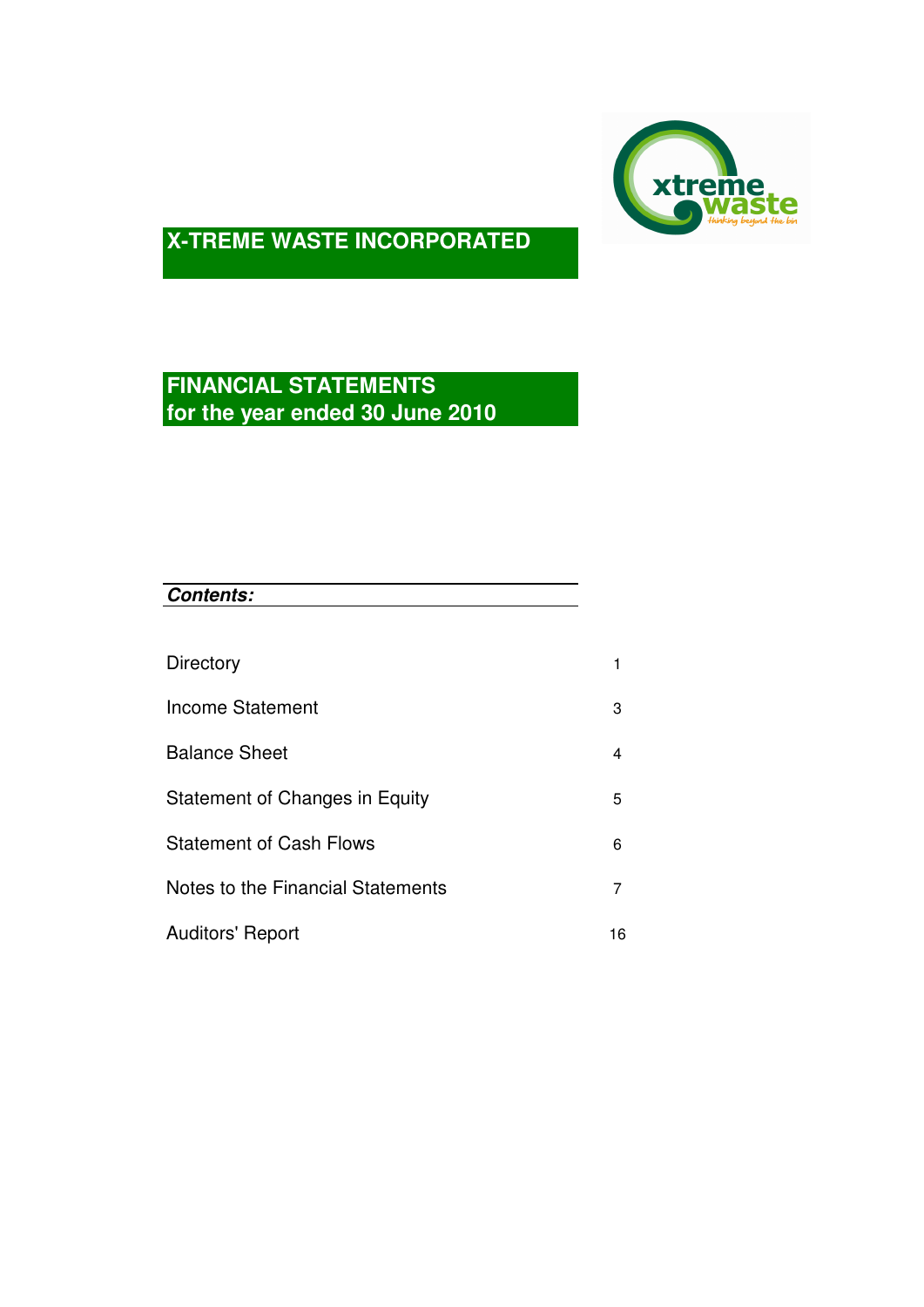#### Page 1

## **X-TREME WASTE INCORPORATED**

**Directory for the year ended 30 June 2010** 



**Entity: Incorporated Society** 

**Incorporated:** 31<sup>st</sup> May 2000

**Registered:**  $30<sup>th</sup>$  June 2008

**Registration Number:** CC34145

**Tax Status:** Charitable Status

**Nature of Business: Nature of Business: Zero Waste - Community-based** 

**Address:** P.O. Box 153 Whaingaroa Raglan

to landfill

**Accountant: Bizworx Consultancy Limited** Chartered Accountants Raglan

education and management of

recyclable resources to minimise waste

**Auditor:** John Mills **Hamilton** 

**Bank:** ASB Bank Anglesea Clinic Branch

> Westpac Raglan Branch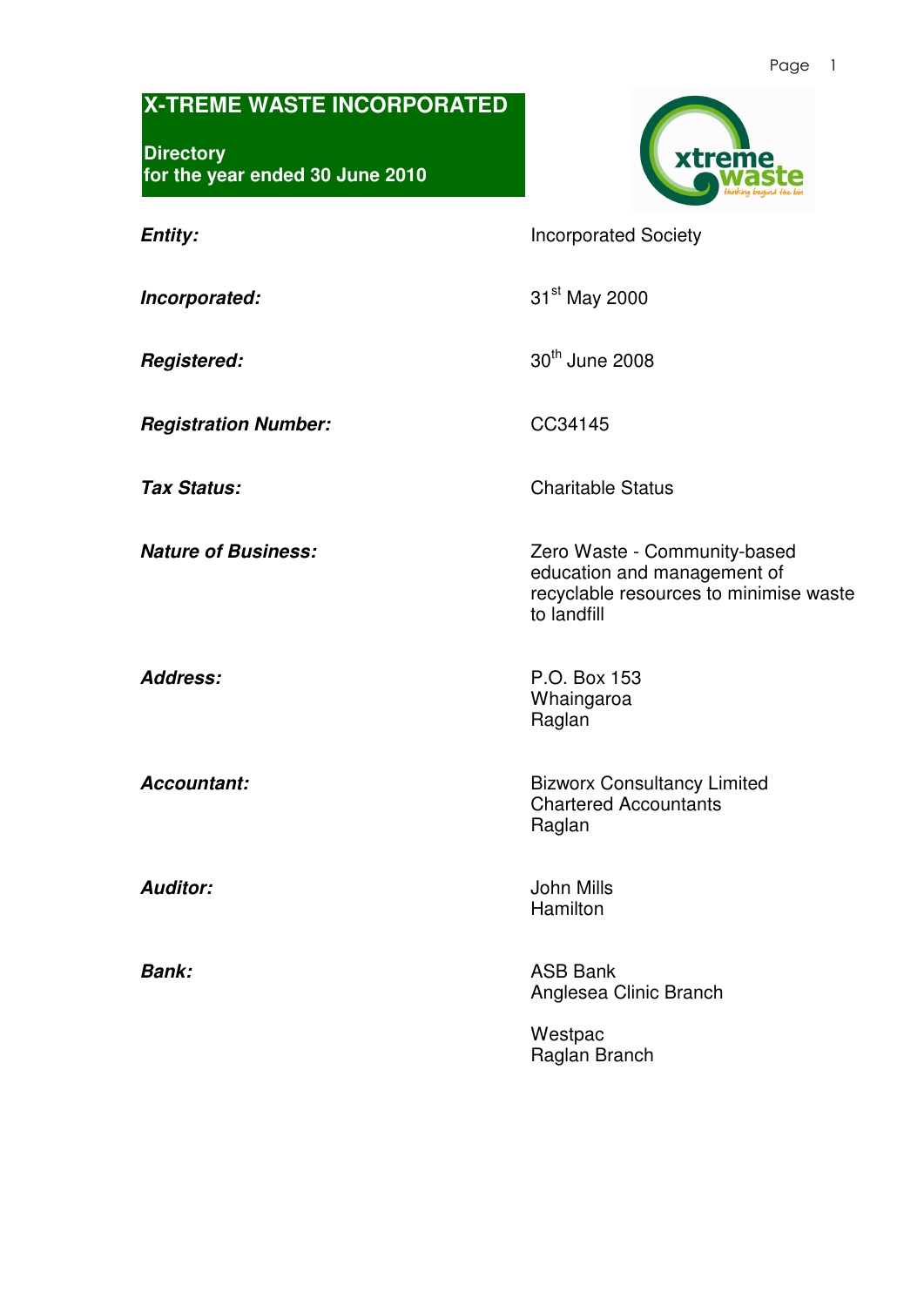### Page 2

# **X-TREME WASTE INCORPORATED**

**Directory for the year ended 30 June 2010** 



**Name** Position Position Position **Position** Position held - Term

## **Elected office holders:**

| Jacqui Forbes (Raglan) | Chairperson                  | Elected - Full year   |
|------------------------|------------------------------|-----------------------|
| Simon Thomson (Raglan) | <b>Assistant Chairperson</b> | Elected - Full year   |
| Ian Mayes (Raglan)     | Secretary                    | Elected - Full year   |
| Lynne Wilkins (Raglan) | Treasurer                    | Elected - Full year   |
| <b>Nandor Tanczos</b>  | <b>Assistant Treasurer</b>   | Elected - Full year   |
| <b>Lindsey Turner</b>  | <b>Education Rep</b>         | Co-opted – Full year  |
| <b>Rick Thorpe</b>     | Management Rep               | Co-opted - Full year  |
| Liz Stanway            | <b>Minute Secretary</b>      | Appointed - Full year |

## **Management Team as at 30 June 2010:**

| <b>Rick Thorpe</b>    | Co-manager                       |
|-----------------------|----------------------------------|
| Koko Whitiora         | <b>Operations Manager</b>        |
| Liz Stanway           | Shop Manager                     |
| Jacqui Forbes         | Co-manager                       |
| <b>Lindsey Turner</b> | <b>Education Manager</b>         |
| Niki Maniapoto        | Finance / Administration Manager |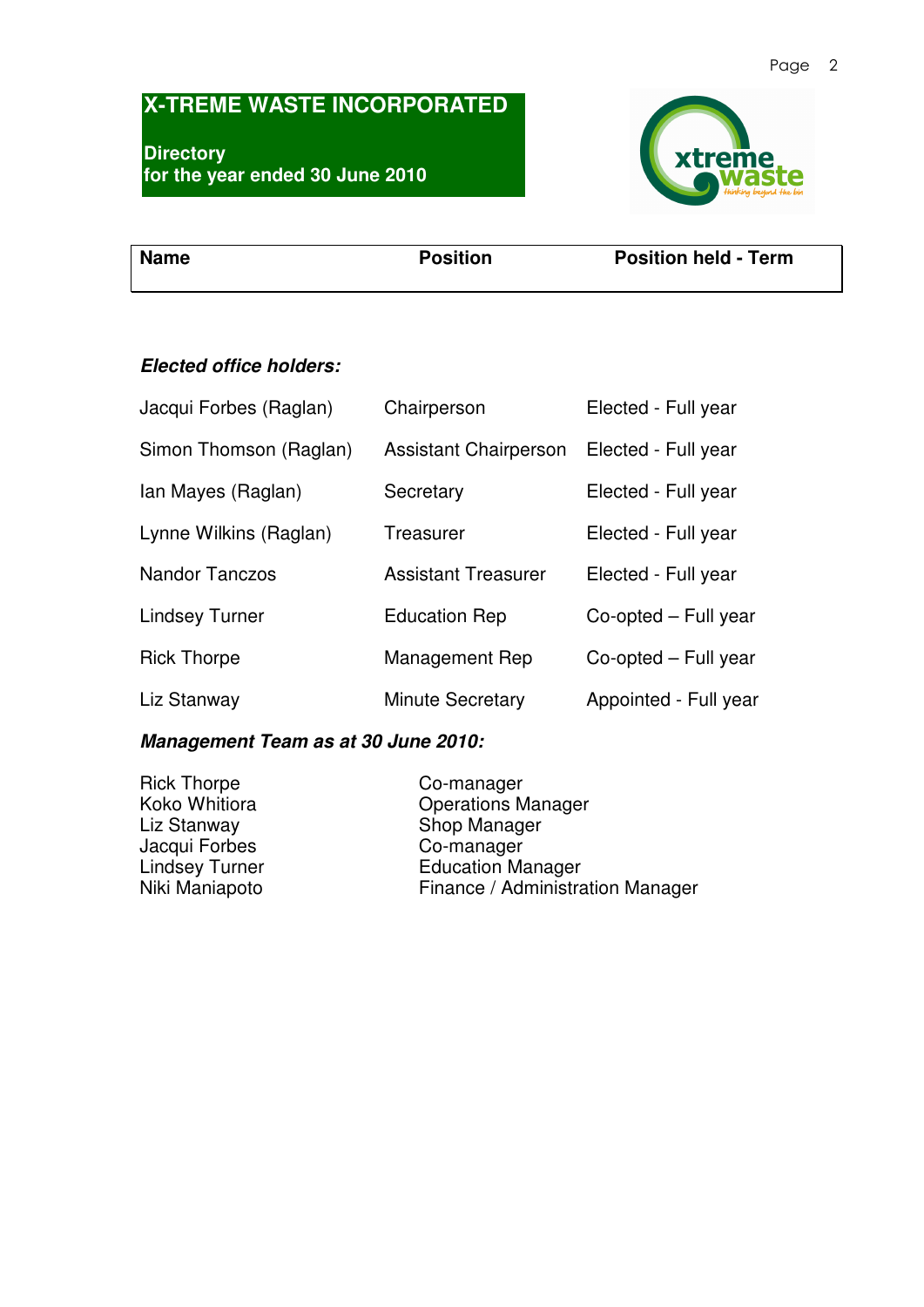### **Income Statement**

## **for the year ended 30 June 2010**

|                                                 | <b>Notes</b> | 2010<br><b>Actual</b><br>$\boldsymbol{\mathcal{S}}$ | 2010<br><b>Budget</b><br>S | 2009<br><b>Actual</b><br>$\boldsymbol{\mathcal{S}}$ |
|-------------------------------------------------|--------------|-----------------------------------------------------|----------------------------|-----------------------------------------------------|
| <b>Income</b>                                   |              |                                                     |                            |                                                     |
| Sales of Products & Services                    | 2            | 473,654                                             | 449,512                    | 397,419                                             |
| <b>Contract Income Waikato District Council</b> | 3            | 417,111                                             | 364,654                    | 377,315                                             |
| <b>Operating Grants</b>                         | 4            | 163,517                                             | 197,499                    | 117,813                                             |
| <b>Capital Grants</b>                           | 5            | 9,043                                               |                            | 8,457                                               |
| Other Income                                    |              | 2,658                                               | 20,032                     | 18,116                                              |
| <b>Total Income</b>                             |              | 1,065,983                                           | 1,031,697                  | 919,120                                             |

### **Expenditure**

| Administration                 | 6  | 138,473 | 151,292 | 195,555 |
|--------------------------------|----|---------|---------|---------|
| Education                      |    | 69,938  | 73,565  | 78,917  |
| Pare Kore                      | 8  | 62,626  | 100,194 |         |
| <b>Prepaid Bags</b>            | 9  | 98,001  | 89,070  | 90,799  |
| <b>Refuse Transfer Station</b> | 10 | 351,806 | 386,397 | 362,357 |
| <b>Miniskips</b>               | 11 | 10,086  | 18,466  | 9,063   |
| <b>Kerbside Collections</b>    | 12 | 67,100  | 58,489  | 64,983  |
| <b>Public Bins</b>             | 13 | 35,899  | 29,916  | 35,767  |
| <b>Rural Recycling</b>         | 14 | 9.174   | 16,206  | 455     |
| <b>Business Collections</b>    | 15 | 30,763  | 22,636  | 33,194  |
| <b>Interest Paid</b>           |    | 16,039  | 21,000  | 18,466  |
| <b>Vehicle Running Costs</b>   |    | 46,655  | 53,000  | 43,366  |
| Depreciation                   | 16 | 75,092  | 45,000  | 67,455  |

**Total Expenditure 1,065,231 1,011,652 1,000,377** 

**Net Operating Surplus (Deficit)** 54,331 (33,534) (81,257)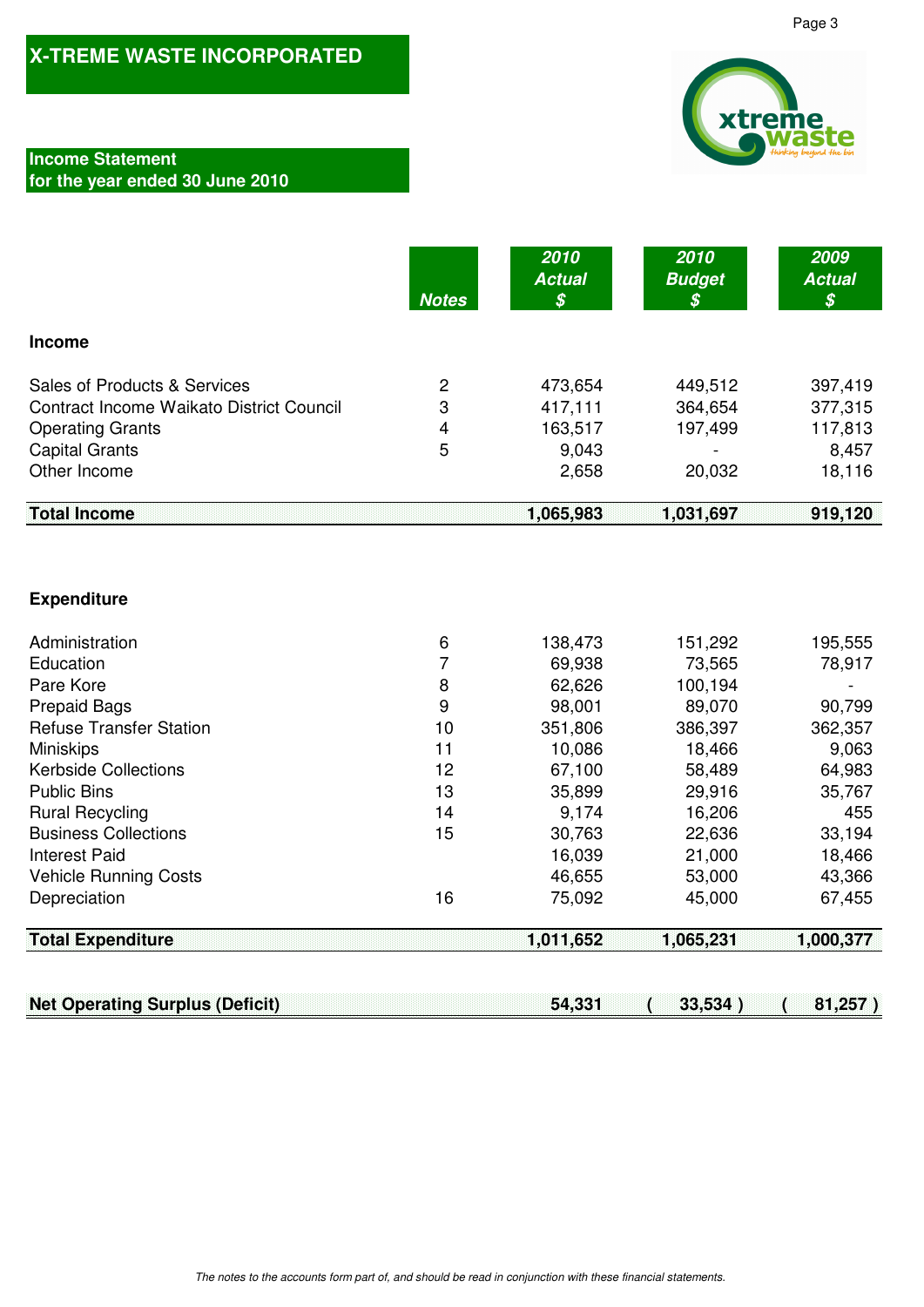|                                                                                                                                                                         |              |                                             |                                             | Page 4                                      |
|-------------------------------------------------------------------------------------------------------------------------------------------------------------------------|--------------|---------------------------------------------|---------------------------------------------|---------------------------------------------|
| <b>X-TREME WASTE INCORPORATED</b>                                                                                                                                       |              |                                             |                                             |                                             |
| <b>Balance Sheet</b>                                                                                                                                                    |              |                                             |                                             | xtreme                                      |
| as at 30 June 2010                                                                                                                                                      |              |                                             |                                             |                                             |
|                                                                                                                                                                         |              | 2010                                        | 2010                                        | 2009                                        |
|                                                                                                                                                                         | <b>Notes</b> | <b>Actual</b><br>$\boldsymbol{\mathcal{S}}$ | <b>Budget</b><br>$\boldsymbol{\mathcal{S}}$ | <b>Actual</b><br>$\boldsymbol{\mathcal{S}}$ |
| <b>Current Assets</b>                                                                                                                                                   |              |                                             |                                             |                                             |
| Cash & Bank                                                                                                                                                             | 17           | 99,348                                      | 43,145                                      | 77,911                                      |
| Inventory<br><b>Accounts Receivable</b>                                                                                                                                 | 18<br>19     | 11,565<br>112,841                           | 8,300<br>95,000                             | 7,832<br>92,718                             |
| Prepayments                                                                                                                                                             | 20           | 9,660                                       | 10,000                                      | 9,492                                       |
| <b>Total Current Assets</b>                                                                                                                                             |              | 233,414                                     | 156,445                                     | 187,953                                     |
|                                                                                                                                                                         |              |                                             |                                             |                                             |
| <b>Current Liabilities</b>                                                                                                                                              |              |                                             |                                             |                                             |
| <b>Accounts Payable</b>                                                                                                                                                 |              | 96,675                                      | 80,000                                      | 75,175                                      |
| <b>Grants Received in Advance</b><br><b>GST Accrued</b>                                                                                                                 | 21           | 23,500<br>12,629                            | 40,000<br>15,000                            | 41,043<br>7,561                             |
| Prometheus Loans Current portion                                                                                                                                        | 22           | 41,034                                      | 48,000                                      | 57,030                                      |
| <b>Total Current Liabilities</b>                                                                                                                                        |              | 173,838                                     | 183,000                                     | 180,809                                     |
|                                                                                                                                                                         |              |                                             |                                             |                                             |
| <b>Working Capital</b>                                                                                                                                                  |              | 59,576                                      | 26,555)                                     | 7,144                                       |
| <b>Non-Current Assets</b>                                                                                                                                               |              |                                             |                                             |                                             |
| Property, Plant & Equipment                                                                                                                                             | 16           | 212,850                                     | 235,651                                     | 235,946                                     |
| <b>Total Non-Current Assets</b>                                                                                                                                         |              | 212,850                                     | 235,651                                     | 235,946                                     |
| <b>Non-Current Liabilities</b>                                                                                                                                          |              |                                             |                                             |                                             |
| Prometheus Loans Term portion                                                                                                                                           | 22           | 97,465                                      | 122,000                                     | 122,460                                     |
| <b>Total Non-Current Liabilities</b>                                                                                                                                    |              | 97,465                                      | 122,000                                     | 122,460                                     |
|                                                                                                                                                                         |              |                                             |                                             |                                             |
| <b>Net Assets &amp; Liabilities</b>                                                                                                                                     |              | 174,961                                     | 87,096                                      | 120,630                                     |
| For and on behalf of the Executive Members of X-treme Waste Incorporated who approved and authorised<br>the issue of these financial statements on the date show below: |              |                                             |                                             |                                             |
|                                                                                                                                                                         |              |                                             |                                             |                                             |
|                                                                                                                                                                         |              |                                             |                                             |                                             |
|                                                                                                                                                                         |              |                                             |                                             | <b>Position</b>                             |
|                                                                                                                                                                         |              |                                             |                                             |                                             |
|                                                                                                                                                                         |              |                                             |                                             |                                             |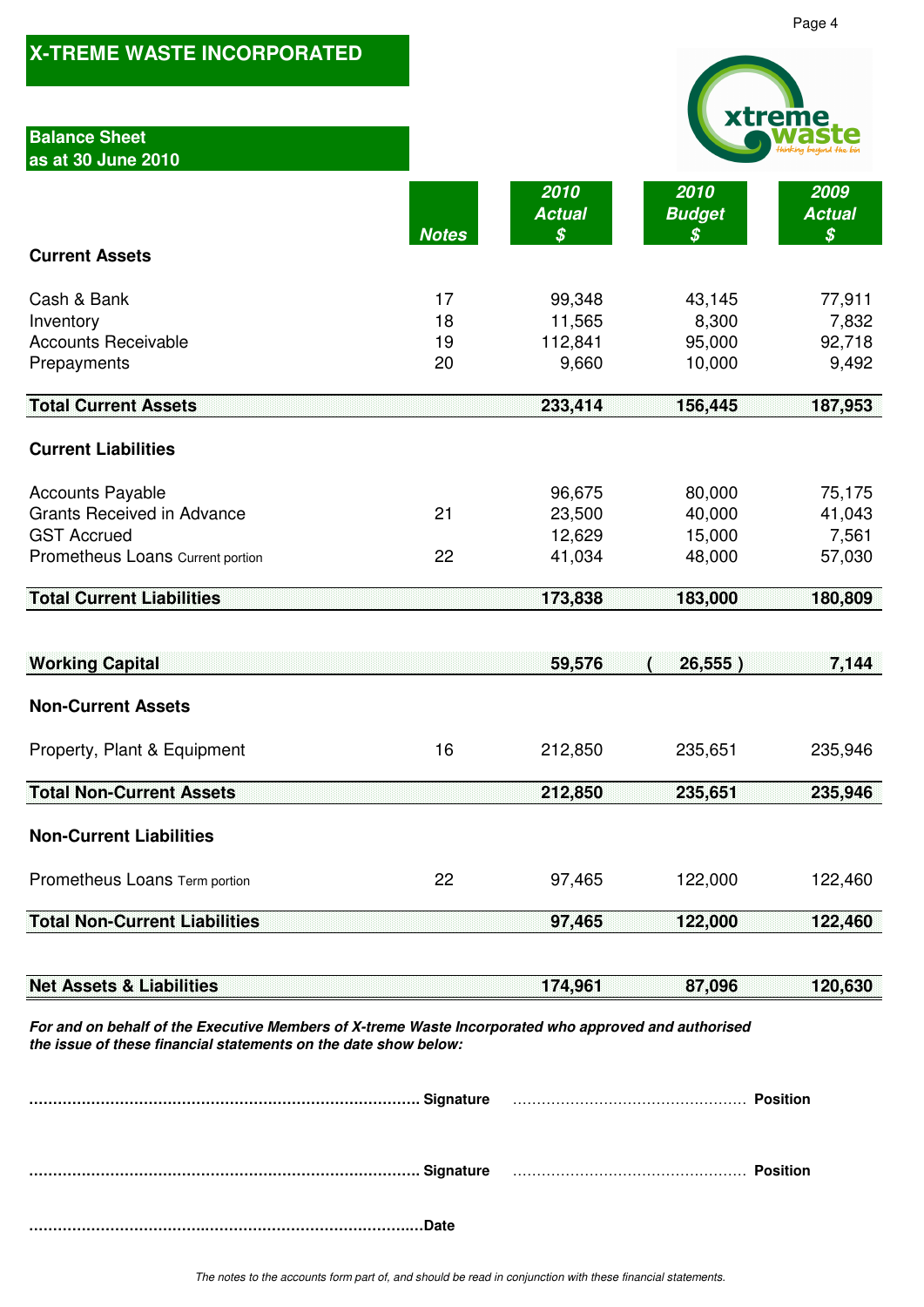

## **Closing Balance 120,630 174,961 174,961 174,096 120,630**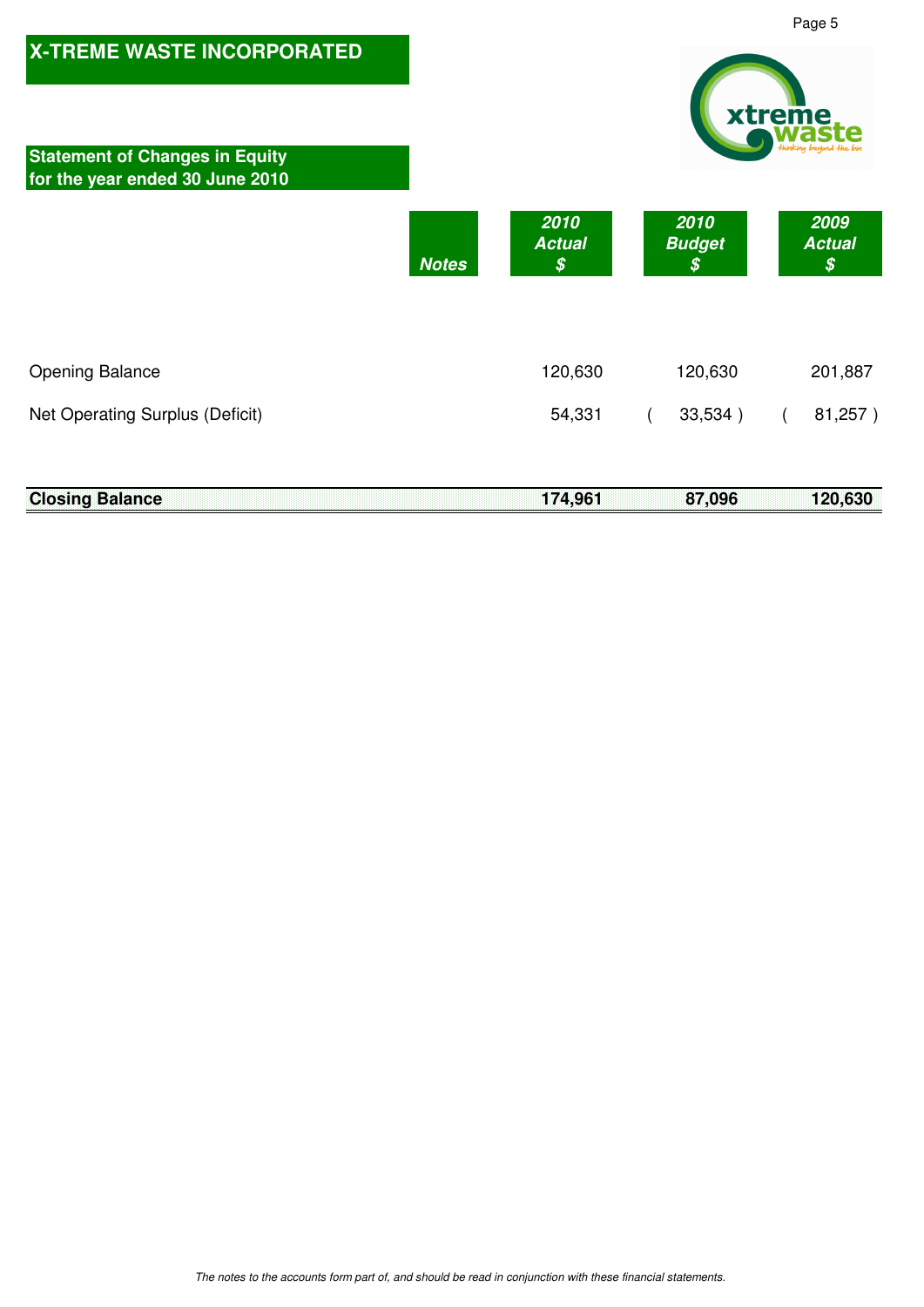|                                                                   |                     | Page 6              |
|-------------------------------------------------------------------|---------------------|---------------------|
| <b>X-TREME WASTE INCORPORATED</b>                                 |                     |                     |
|                                                                   |                     |                     |
| <b>Statement of Cash Flows</b>                                    |                     | trem                |
| for the year ended 30 June 2010                                   |                     |                     |
|                                                                   | 2010                | 2009                |
| <b>Notes</b>                                                      | <b>Actual</b><br>\$ | <b>Actual</b><br>\$ |
| <b>Cash Flow from Operating Activities</b>                        |                     |                     |
| Cash was provided from:                                           |                     |                     |
| Sales of Products & Services                                      | 888,886             | 832,890             |
| <b>Operating Grants &amp; Subsidies</b><br><b>Other Sources</b>   | 145,275             | 113,202             |
|                                                                   | 2,658               | 18,116              |
|                                                                   | 1,036,819           | 964,208             |
| Cash was applied to:                                              |                     |                     |
| Suppliers                                                         | 314,990             | 352,372             |
| <b>Employees &amp; Contractors</b>                                | 603,971             | 591,199             |
| <b>GST</b>                                                        | (5,068)             | 7,631               |
|                                                                   | 913,893             | 951,202             |
| Net cash inflow (outflow) from operating activities<br>20         | 122,926             | 13,006              |
| Cash flow from investing activities                               |                     |                     |
| Cash was provided from:                                           |                     |                     |
| Capital grants received (applied)                                 | (8,500)             | 42,500              |
|                                                                   | (8,500)             | 42,500              |
|                                                                   |                     |                     |
| Cash was applied to:                                              |                     |                     |
| Property, Plant & Equipment Acquisitions                          | 51,998              | 51,778              |
| Reducing loans                                                    | 40,991              | 36,746              |
|                                                                   | 92,989              | 88,524              |
| Net cash inflow (outflow) from investing activities               | 101,489)            | 46,024)             |
| Net increase (decrease) in cash held                              | 21,437              | (33,018)            |
| <b>Plus Opening Balance</b>                                       | 77,911              | 110,929             |
| Cash at 30 June                                                   | 99,348              | 77,911              |
| Reconciliation of closing cash to Statement of Financial Position |                     |                     |
| <b>WestpacTrust Cheque Account</b>                                | 34,891              | 16,198              |
| <b>ASB Investment Account</b><br>Cash on Hand                     | 64,312              | 61,001<br>712       |
|                                                                   | 145                 |                     |
| Cash at 30 June<br>17                                             | 99,348              | 77,911              |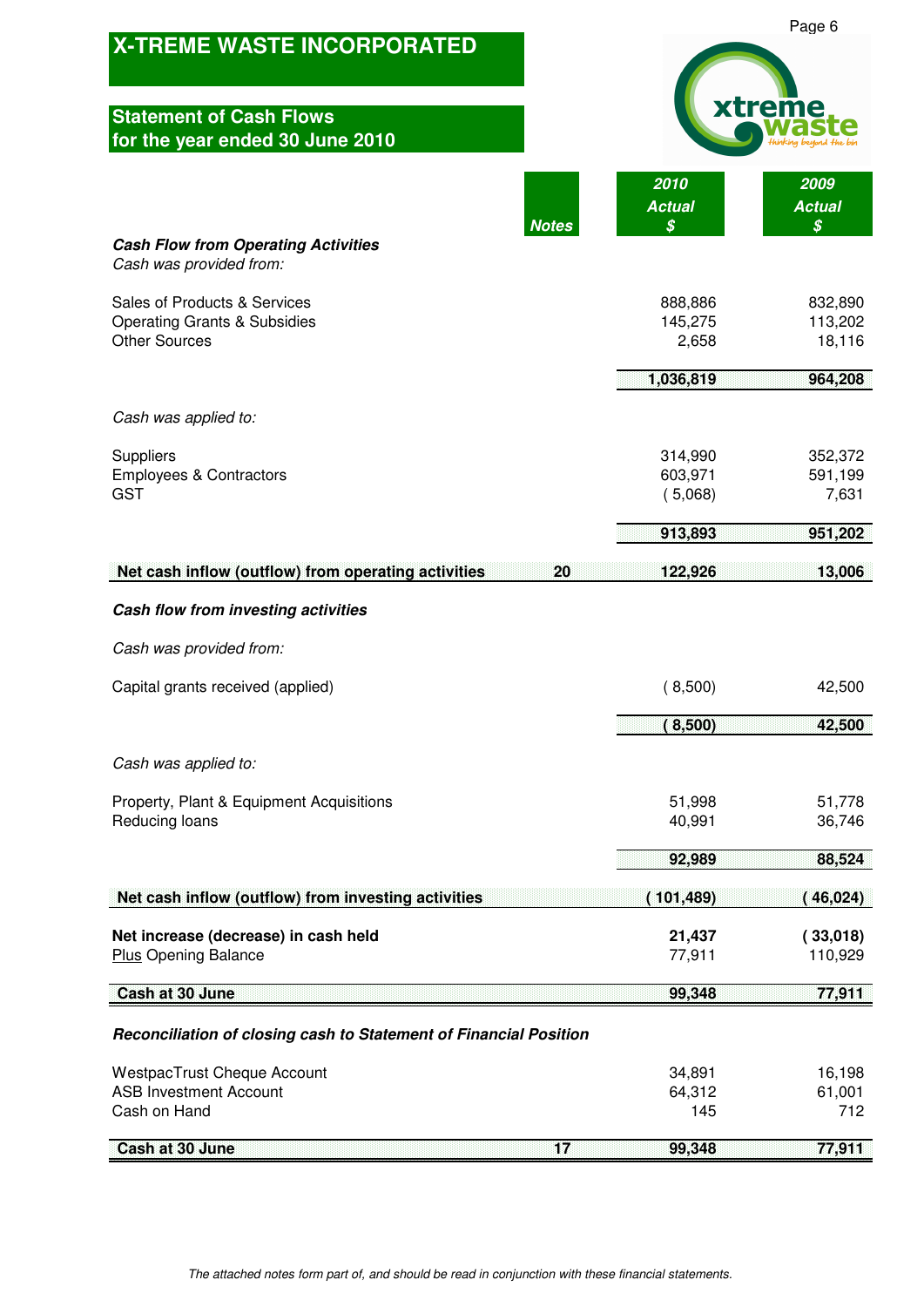### **Notes to the Accounts for the year ended 30 June 2010**



#### **1. STATEMENT OF ACCOUNTING POLICIES**

#### **Entity Reporting**

These financial statements are for X-treme Waste Incorporated.

X-treme Waste Inc is registered under the Incorporated Societies Act 1908. The purpose of the organisation is:

- To contract from the Waikato District Council (WDC) the management of the current Raglan Transfer Station (RTS)
- To develop recycling facilities at the RTS
- To contract from WDC the kerbside pickup collection of all waste
- To initiate a kerbside recycle collection for the Raglan urban and rural communities
- To establish and service recycling drop-off points
- To develop and implement a waste management education strategy for the Raglan Community
- To offer a service to cater for the waste management needs of our business community
- To generate long-term community employment initiatives through better utilisation of the community's waste stream
- To assist in the on-going development of zero-waste initiatives at local and national levels
- To assist people interested in learning from the Raglan model

#### **Measurement Base**

The accounting principles recognised as appropriate for the measurement and reporting of financial performance and financial position on a historical cost basis are followed by X-treme Waste Inc.

These financial statements have been prepared in accordance with generally accepted accounting practice in New Zealand. For this purpose X-treme Waste Inc has designated itself as a public benefit entity.

The information is presented in New Zealand dollars.

#### **Specific Accounting Policies**

The following specific accounting policies that materially affect the measurement of financial performance and the financial position have been applied.

#### **(a) Revenue**

Income from the sale of products and services is recognised when it is received or falls due. Fund-raising and unconditional donations or koha are recognised when received. Grants received are recognised in operating revenue, unless specific conditions attach to a grant and repayment of the grant is required where these conditions are not met. In these cases, the grant is treated as a liability until the conditions are met.

#### **(b) Accounts Receivable**

Accounts Receivable are stated at their anticipated realisable value.

#### **(c) Property, Plant & Equipment**

Property, plant and equipment are recorded at cost less accumulated depreciation.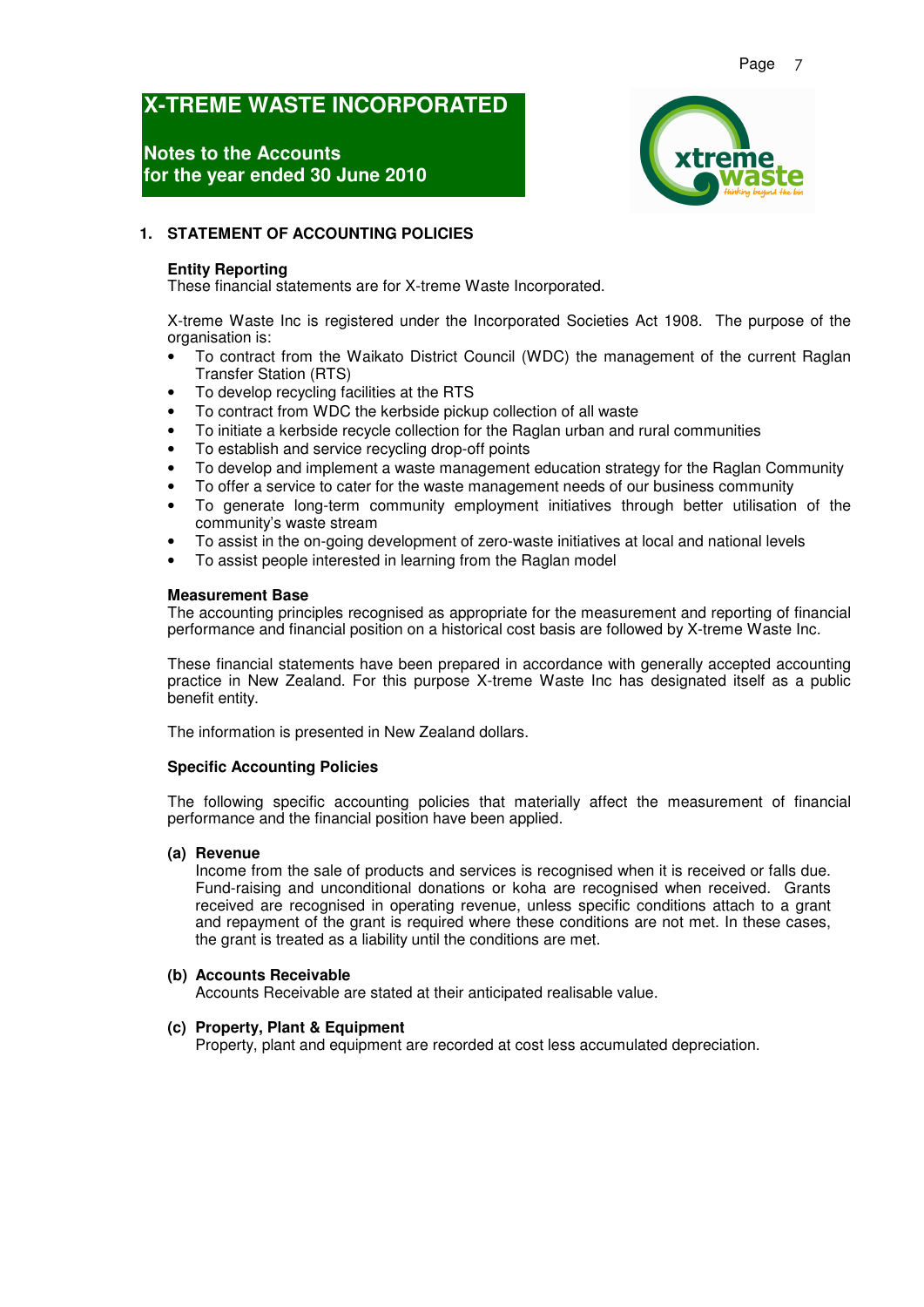### **Notes to the Accounts for the year ended 30 June 2010**



#### **(d) Depreciation**

Depreciation has been calculated to allocate the cost or valuation of assets over their estimated useful lives, at the following rates:

| 33.3% SL            |
|---------------------|
| 20% SL and 33.3% SL |
| 12.5% SL            |
| 4% SL and 12.5% SL  |
| 20% SL              |
|                     |

#### **(e) Inventories**

Inventory of materials on hand has been carried out at the lower of cost or net realisable value. The following has been applied in these financial statements:

Prepaid bag stocks for resale **Cost**<br>Mulch **Mulch** Recyclables (plastic, wood, metal, paper, glass, and pre-loved items) Net realisable value

Net realisable value

Inventory of materials on hand that have no resale value but incur costs relating to storage, transport, and landfill charges, has not been accounted for in these financial statements, as collection of waste material with no resale value is regarded as a service.

#### **(f) Income Tax**

X-treme Waste Inc has charitable status, and is therefore not obliged to pay income tax on its current activities.

#### **(g) Goods and Services Tax (GST)**

The financial statements have been prepared on a GST exclusive basis. All items in the Statement of Financial Performance, together with Inventories and Fixed Assets, have been recorded exclusive of GST. Accounts Receivable and Accounts Payable are recorded in the Statement of Financial Position inclusive of GST. GST owing to or by the entity at balance date is recorded in the Statement of Financial Position, and has been determined on an accruals basis.

#### **(h) Financial Instruments**

Financial instruments in the statement of financial position include cash balances, receivables and payables.

#### **(i) Cash flows**

For the purpose of the statement of cash flows, cash includes cash on hand, deposits held at call with banks, and investments in money market instruments, net of bank overdrafts.

#### **(j) Differential Reporting**

The Incorporated Society qualifies for differential reporting as it is not publicly accountable, and is not large as defined in the Framework for Differential Reporting. X-treme Waste Incorporated has taken advantage of all available differential reporting exemptions, except those in respect of FRS-10 Statements of Cash Flows.

#### **(k) Budget Figures**

The budget figures are extracted from the Trust budget that was approved by the Trustees at the beginning of the year.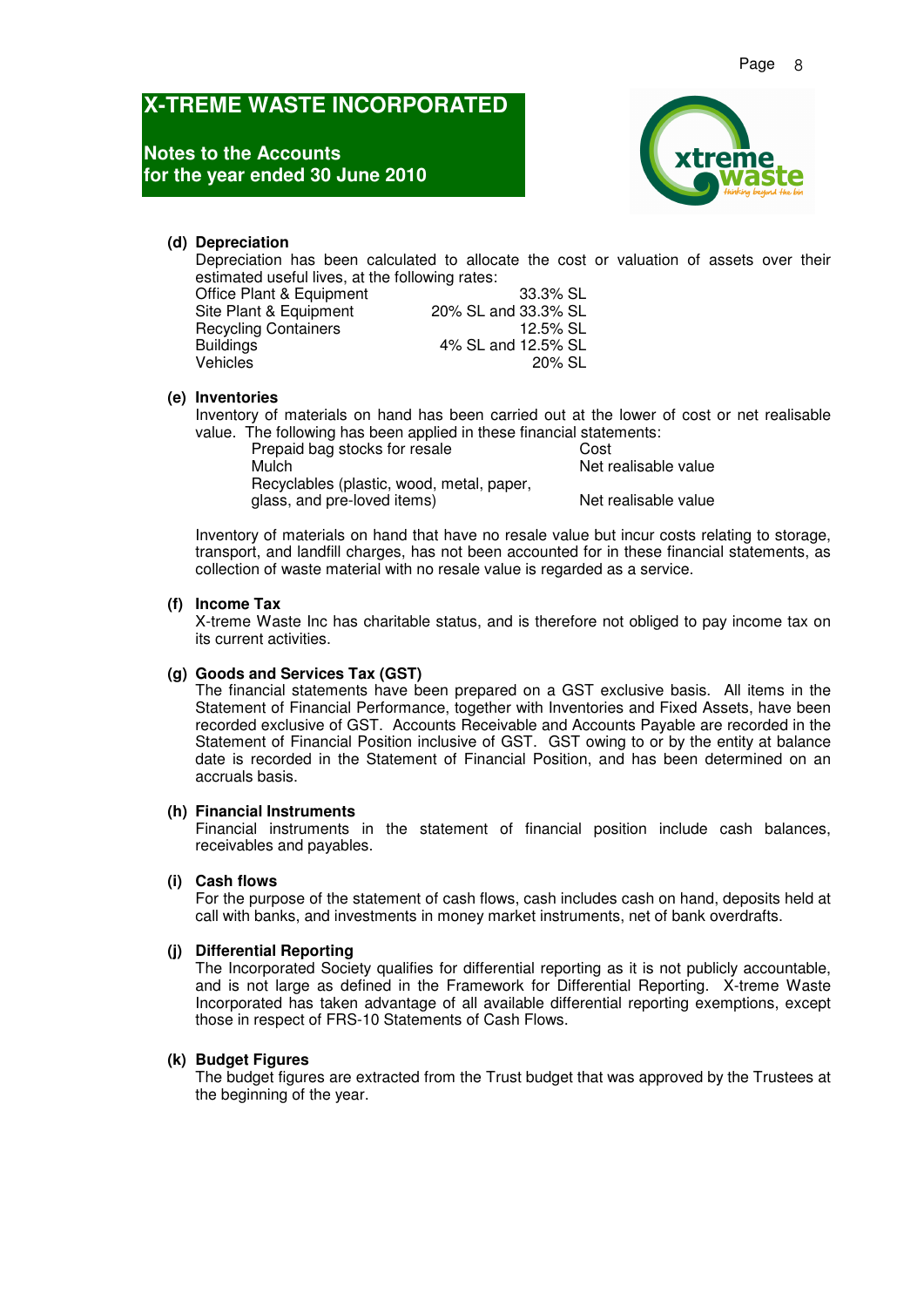### **Notes to the Accounts for the year ended 30 June 2010**



#### **(l) Investments**

Short-term bank deposits are classified as held to maturity. They are measured at amortised cost using the effective interest method, ie interest is accounted for as it is earned.

#### **(m) Employee Entitlements – Salary Accruals**

Leave entitlements are accrued for employees. Entitlements comprise:

- Annual leave (holiday pay)
- Sick leave

An accrual has been made for annual leave. No accrual has been made for sick leave entitlements for the employees concerned. The effect is not considered to be material.

#### **(n) Changes in Accounting Policies**

There have been no changes to accounting policies during the year. The application of accounting policies is consistent with previous years.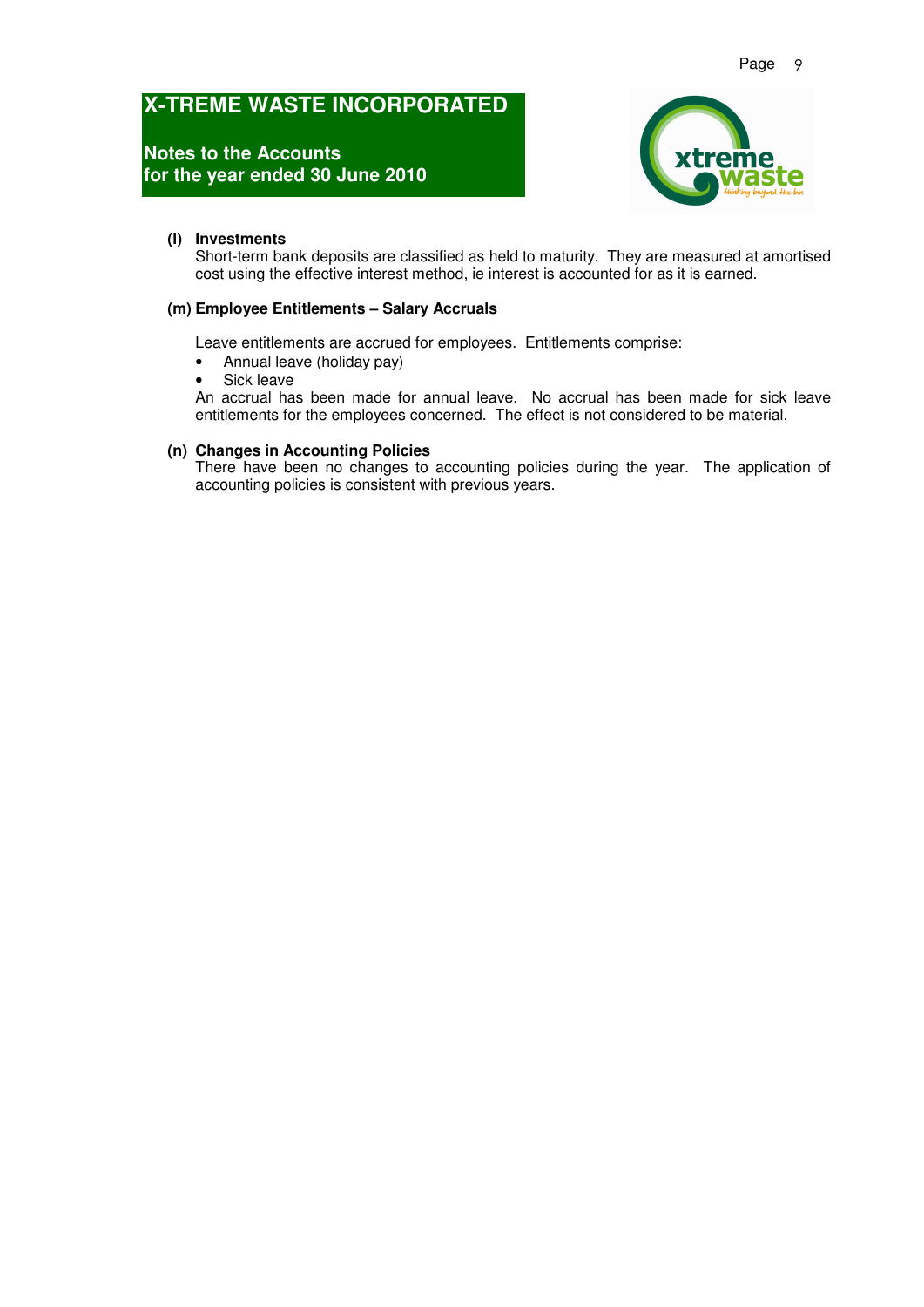## **Notes to the Accounts for the year ended 30 June 2010**



**2010 2010 2009**

|              |                                                      | <b>Actual</b>    | <b>Budget</b>    | <b>Actual</b>    |
|--------------|------------------------------------------------------|------------------|------------------|------------------|
|              |                                                      | $\boldsymbol{s}$ | $\boldsymbol{s}$ | $\boldsymbol{s}$ |
| $\mathbf{2}$ | <b>Sale of Products and Services</b>                 |                  |                  |                  |
|              | Collections                                          | 55,122           | 57,200           | 57,519           |
|              | Events & Projects                                    | 3,965            |                  | (6,348)          |
|              | Miniskip Income                                      | 48,279           | 45,000           | 38,185           |
|              | <b>Prepaid Bags</b>                                  | 132,728          | 126,970          | 98,616           |
|              | Recyclables                                          | 145,795          | 139,607          | 139,315          |
|              | <b>Transfer Station Gate Takings</b>                 | 87,765           | 80,735           | 70,132           |
|              |                                                      | 473,654          | 449,512          | 397,419          |
|              |                                                      |                  |                  |                  |
| 3            | <b>Contract Income - Waikato District Council</b>    |                  |                  |                  |
|              | <b>RTS Management Contract</b>                       | 277,132          | 265,670          | 276,142          |
|              | Public Bins - Litter & Recycling                     | 68,393           | 65,184           | 60,900           |
|              | <b>Siteworks</b>                                     | 37,904           |                  | 7,135            |
|              | <b>Rural Recycling</b>                               | 33,682           | 33,800           | 33,138           |
|              |                                                      | 417,111          | 364,654          | 377,315          |
|              |                                                      |                  |                  |                  |
| 4            | <b>Operating Grants</b>                              |                  |                  |                  |
|              | Ministry for Environment                             | 114,562          | 127,499          | 42,500           |
|              | <b>Environment Waikato</b>                           | 10,435           | 10,000           | 11,240           |
|              | <b>Trust Waikato</b>                                 | 22,340           | 43,820           | 45,000           |
|              | NZ Trade & Enterprise                                | 8,144            | 8,144            | 8,144            |
|              | Department of Conservation                           | 3,036            | 3,036            | 3,036            |
|              | Waste Management Institute NZ                        | 444              | 444              | 444              |
|              | <b>Sky City</b>                                      | 4,556            | 4,556            | 1,067            |
|              | Work & Income New Zealand                            |                  |                  | 6,382            |
|              |                                                      | 163,517          | 197,499          | 117,813          |
| 5            | <b>Capital Grants</b>                                |                  |                  |                  |
|              | WEL Trust - Containment & Installation of Baler      | 9,043            |                  | 8,457            |
|              |                                                      | 9,043            |                  | 8,457            |
|              |                                                      |                  |                  |                  |
| 6            | Administration                                       |                  |                  |                  |
|              | <b>Accountancy &amp; Consultancy Fees</b>            | 3,900            | 3,500            | 5,019            |
|              | <b>Accident Compensation Premiums</b>                | 14,120           | 11,303           | 8,569            |
|              | Advertising & Sponsorship                            | 3,239            | 6,000            |                  |
|              | <b>Audit Fees</b>                                    | 2,788            | 840              | 914              |
|              | Communications                                       | 5,401            | 5,800            | 5,880            |
|              | Consultancy                                          | 3,579            | 5,500            | 23,863           |
|              | Coordination                                         | 82,075           | 80,981           | 81,366           |
|              | Conferences, Travel, Training                        | 1,962            | 2,000            |                  |
|              | <b>General Expenses</b>                              | 7,665<br>9,492   | 8,368            | 57,406           |
|              | Insurance                                            | 2,955            | 11,000           | 8,693<br>2,783   |
|              | Printing, Postage, Stationery<br>Office Rent & Power | 1,126            | 3,500<br>1,000   | 937              |
|              | Research & Development                               |                  | 5,000            |                  |
|              | Repairs and Replacements                             | 171              | 6,500            | 125              |
|              |                                                      | 138,473          | 151,292          | 195,555          |
|              |                                                      |                  |                  |                  |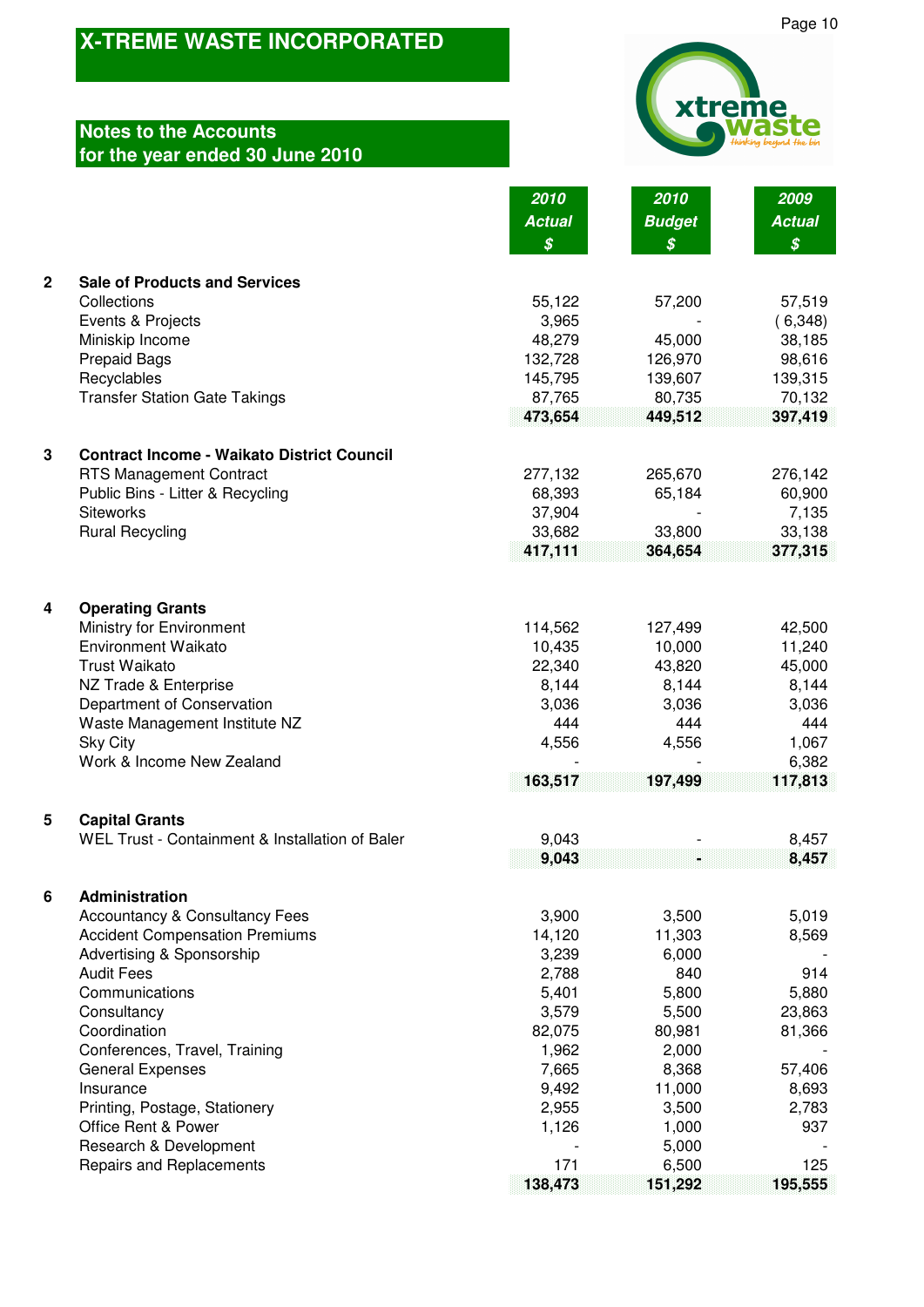## **Notes to the Accounts for the year ended 30 June 2010**



 **10,086 18,466 9,063**

|                  |                                                                     | 2010<br><b>Actual</b><br>\$ | 2010<br><b>Budget</b><br>$\boldsymbol{\mathcal{S}}$ | 2009<br><b>Actual</b><br>$\boldsymbol{\mathcal{S}}$ |
|------------------|---------------------------------------------------------------------|-----------------------------|-----------------------------------------------------|-----------------------------------------------------|
| $\overline{7}$   | <b>Education</b>                                                    |                             |                                                     |                                                     |
|                  | Advertising                                                         | 899                         | 2,000                                               | 2,772                                               |
|                  | Brochures, Web-site & Educational                                   | 205                         | 2,500                                               | 40                                                  |
|                  | Communications                                                      | 1,170                       | 2,000                                               | 991                                                 |
|                  | <b>Contractors &amp; Wages</b>                                      | 49,591                      | 49,276                                              | 53,169                                              |
|                  | Events & Projects Expenses<br>General                               | 5,747<br>4,567              | 1,000<br>4,155                                      | 4,286<br>5,684                                      |
|                  | Hui & Conferences                                                   | 227                         |                                                     | 1,235                                               |
|                  | Professional Development                                            | 3,330                       | 10,094                                              | 4,421                                               |
|                  | <b>T Shirt Purchases</b>                                            | 506                         |                                                     | 163                                                 |
|                  | Travel & Accommodation                                              | 3,696                       | 2,540                                               | 6,156                                               |
|                  |                                                                     | 69,938                      | 73,565                                              | 78,917                                              |
| 8                | <b>Pare Kore</b>                                                    |                             |                                                     |                                                     |
|                  | Contractors & Wages<br><b>Project Costs</b>                         | 51,395<br>11,231            | 59,370<br>40,824                                    |                                                     |
|                  |                                                                     | 62,626                      | 100,194                                             |                                                     |
| $\boldsymbol{9}$ | <b>Prepaid Bags</b>                                                 |                             |                                                     |                                                     |
|                  | <b>Contractors &amp; Wages</b>                                      | 90,456                      | 74,019                                              | 69,553                                              |
|                  | Purchases                                                           | 7,545                       | 15,051                                              | 21,246                                              |
|                  |                                                                     | 98,001                      | 89,070                                              | 90,799                                              |
| 10               | <b>Refuse Transfer Station (includes Rural Recycling)</b><br>Mulch: |                             |                                                     |                                                     |
|                  | Opening Stock on Hand                                               | 438                         |                                                     | 690                                                 |
|                  | <b>Mulching Costs</b>                                               | 4,719                       | 8,000                                               | 7,577                                               |
|                  | Closing Stock on Hand<br><b>Net Mulching Costs</b>                  | 700)<br>4,457               | 8,000                                               | 438)<br>7,829                                       |
|                  | Recyclables:                                                        |                             |                                                     |                                                     |
|                  | Opening Stock on Hand                                               | 4,783                       |                                                     | 9,101                                               |
|                  | Closing Stock on Hand                                               | 5,320)                      |                                                     | 4,783)                                              |
|                  | <b>Net Recyclables Costs</b>                                        | 537)                        |                                                     | 4,318                                               |
|                  | Operations:                                                         |                             |                                                     |                                                     |
|                  | Conferences & Travel                                                |                             |                                                     | 605                                                 |
|                  | Fadges, Safety Equipment, Consumables                               | 14,494                      | 6,000                                               | 7,838                                               |
|                  | <b>General Expenses</b><br>Koha                                     | 13,470                      | 7,000                                               | 4,250                                               |
|                  | <b>Recycle Bins</b>                                                 |                             |                                                     | 311                                                 |
|                  | Repairs & Maintenance                                               | 5,969                       | 4,000                                               | 4,391                                               |
|                  | Site Repairs, Hire, Development, Security                           | 5,296                       | 30,000                                              | 10,373                                              |
|                  | Transport                                                           | 75,484                      | 135,604                                             | 73,892                                              |
|                  | <b>Wages &amp; Contractors</b>                                      | 233,173                     | 195,793                                             | 248,550                                             |
|                  | <b>Net Operations</b>                                               | 347,886                     | 378,397                                             | 350,210                                             |
|                  |                                                                     | 351,806                     | 386,397                                             | 362,357                                             |
| 11               | <b>Miniskips</b>                                                    |                             |                                                     |                                                     |
|                  | Advertising & Sponsorship<br><b>Contractors &amp; Wages</b>         | 1,498<br>6,830              | 2,000<br>14,466                                     | 1,671<br>6,850                                      |
|                  | Skip Bins, Safety Equipment, Consumables, Repairs                   | 1,758                       | 2,000                                               | 542                                                 |
|                  |                                                                     |                             |                                                     |                                                     |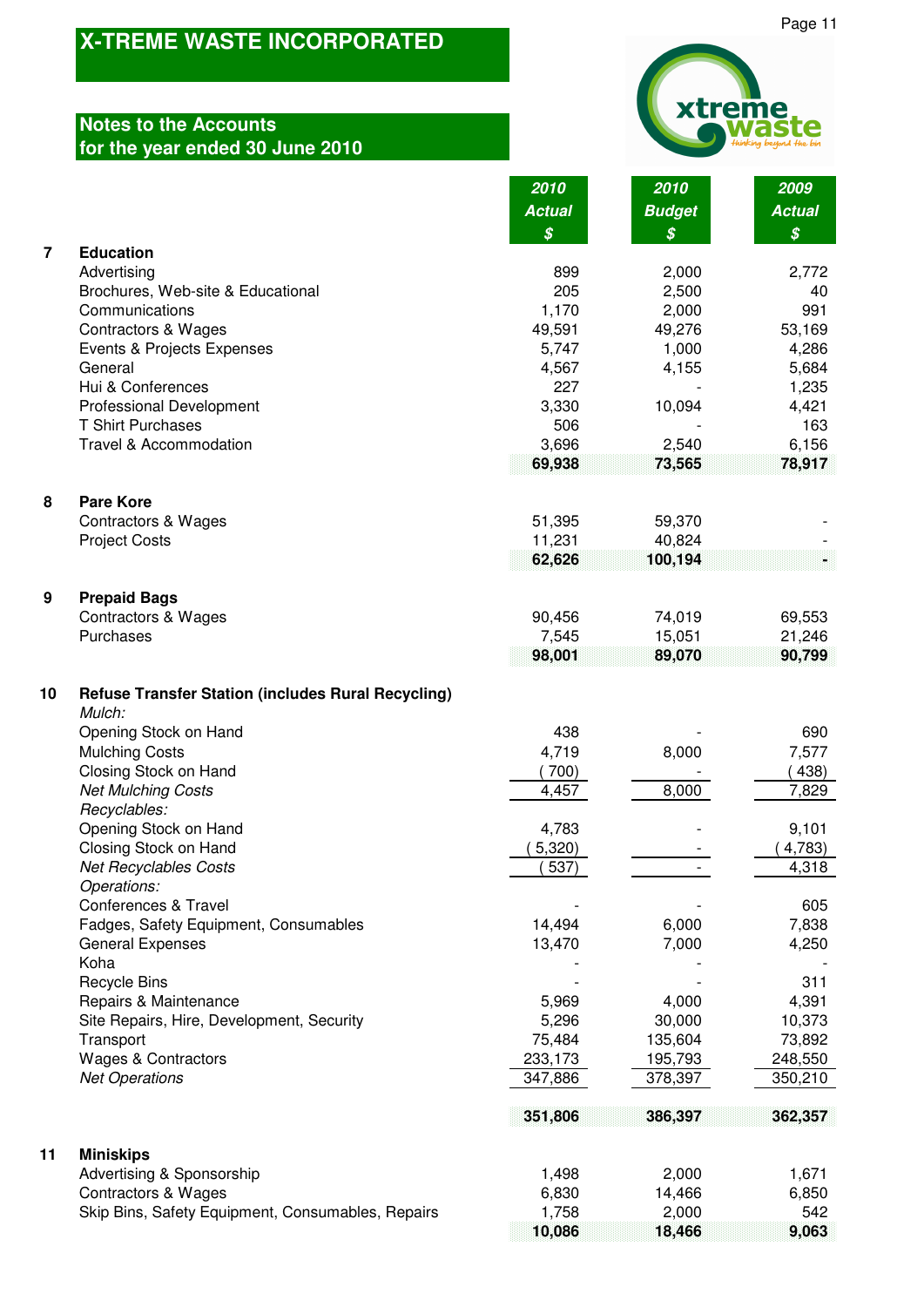## **Notes to the Accounts for the year ended 30 June 2010**

| xtreme<br><b>WASTE</b> |
|------------------------|
|------------------------|

**2010 2010 2009 Actual Budget Actual**

|    |                                                      | S              |                  | S                |
|----|------------------------------------------------------|----------------|------------------|------------------|
| 12 | <b>Kerbside Collections</b>                          |                |                  |                  |
|    | <b>Contractors &amp; Wages</b>                       | 67,100         | 57,489           | 64,983           |
|    | Fadges, Safety Equipment, Consumables, Repairs       |                | 1,000            |                  |
|    |                                                      | 67,100         | 58,489           | 64,983           |
| 13 | <b>Public Bins</b>                                   |                |                  |                  |
|    | <b>Contractors &amp; Wages</b>                       | 31,676         | 27,031           | 33,645           |
|    | Bin Bags & Liners, Consumables, Repairs              | 4,223          | 2,885            | 2,122            |
|    |                                                      | 35,899         | 29,916           | 35,767           |
| 14 | <b>Rural Recycling</b>                               |                |                  |                  |
|    | <b>Contractors &amp; Wages</b>                       | 8,717          | 14,206           |                  |
|    | Consumables, Repairs                                 | 457            | 2,000            | 455              |
|    |                                                      | 9,174          | 16,206           | 455              |
| 15 | <b>Business Collections</b>                          |                |                  |                  |
|    | <b>Contractors &amp; Wages</b>                       | 29,043         | 18,136           | 28,742           |
|    | Fadges, Safety Equipment, Consumables, Repairs, Hire | 1,720          | 4,500            | 4,452            |
|    |                                                      | 30,763         | 22,636           | 33,194           |
| 16 | <b>Property, Plant &amp; Equipment</b>               | <b>Closing</b> | <b>Closing</b>   | <b>Opening</b>   |
|    |                                                      | <b>Cost</b>    | <b>Bk Value</b>  | <b>Bk Value</b>  |
|    | Plant & Equipment - Office                           | 15,248         | 5,189            | 3,361            |
|    | Plant & Equipment - Site                             | 93,919         | 53,860           | 57,472           |
|    | Plant & Equipment - Recycling Containers             | 25,811         | 13,957           | 5,618            |
|    | <b>Building &amp; Site Development</b>               | 65,500         | 41,771           | 29,187           |
|    | Vehicles                                             | 294,119        | 98,073           | 140,308          |
|    |                                                      | 494,597        | 212,850          | 235,946          |
|    | <b>Depreciation</b>                                  |                |                  |                  |
|    |                                                      | <b>Rates</b>   | 2010             | 2009             |
|    | Plant & Equipment - Office                           | 33.0%          | 2,172            | 2,380            |
|    | Plant & Equipment - Site                             | 33.0%          | 14,920           | 9,650            |
|    | Plant & Equipment - Recycling Containers             | 12.5%          | 1,999            | 831              |
|    | <b>Building &amp; Site Development</b><br>Vehicles   | 4% & 12.5%     | 5,234            | 4,937            |
|    |                                                      | 20.0%          | 50,767<br>75,092 | 49,657<br>67,455 |
|    |                                                      |                |                  |                  |

| 17 | <b>Cash &amp; Bank</b> |
|----|------------------------|
|    | Westpac Cheque Ac      |

**2010 2010 2009 Budget \$ \$ \$** Westpac Cheque Account 34,891 17,400 16,198 ASB Investment Account 64,312 25,000 61,001 Cash On Hand 712<br>
2712 145 745 77,911<br>
27,911 145 99,348 **99,348 43,145 77,911**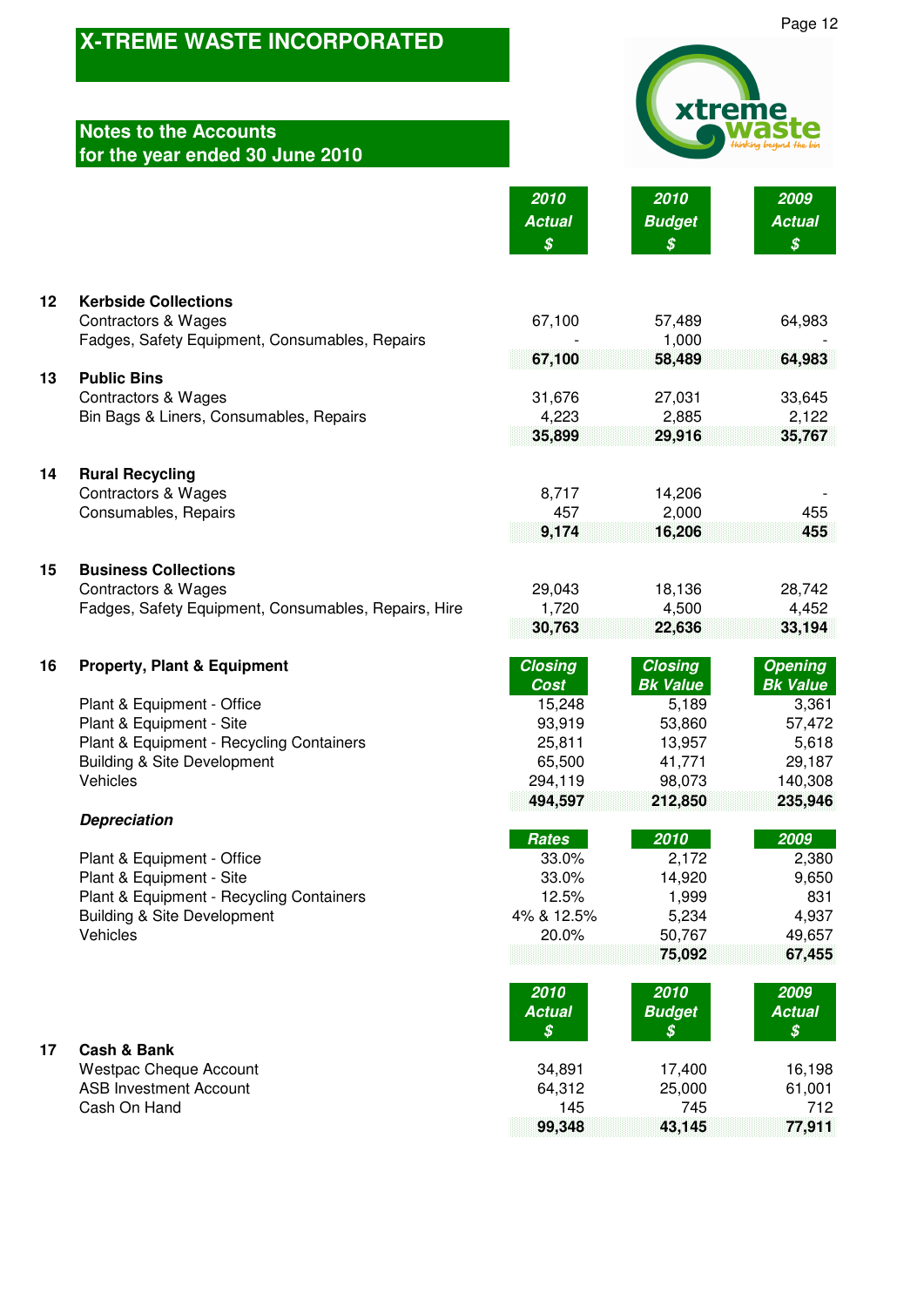### **Notes to the Accounts for the year ended 30 June 2010**

| xtreme<br>Hunking beyond the bin |
|----------------------------------|
|                                  |

**2010 2010 2009**

|    |                                       | <b>Actual</b> | <b>Budget</b>              | <b>Actual</b>              |
|----|---------------------------------------|---------------|----------------------------|----------------------------|
|    |                                       | S             | $\boldsymbol{\mathcal{S}}$ | $\boldsymbol{\mathcal{S}}$ |
|    |                                       |               |                            |                            |
| 18 | Inventory                             |               |                            |                            |
|    | Mulch                                 | 700           | 500                        | 438                        |
|    | <b>Prepaid Bags</b>                   | 5,152         | 2,500                      | 2,311                      |
|    | Recyclables                           | 5,320         | 5,000                      | 4,783                      |
|    | <b>T Shirts</b>                       | 393           | 300                        | 300                        |
|    |                                       | 11,565        | 8,300                      | 7,832                      |
| 19 | <b>Accounts Receivable</b>            |               |                            |                            |
|    | <b>Local Customers</b>                | 34,711        | 30,000                     | 29,247                     |
|    | <b>Provisional for Doubtful Debts</b> | (1,000)       |                            | (1,000)                    |
|    | <b>Government Agencies</b>            | 23,867        | 5,000                      | 5,625                      |
|    | <b>Waikato District Council</b>       | 55,263        | 60,000                     | 58,846                     |
|    |                                       | 112,841       | 95,000                     | 92,718                     |
| 20 | <b>Prepaid Expenses</b>               |               |                            |                            |
|    | Insurance Premiums paid in advance    | 9,660         | 10,000                     | 9,492                      |
|    |                                       | 9,660         | 10,000                     | 9,492                      |
|    |                                       |               |                            |                            |
| 21 | <b>Grants Received in Advance</b>     |               |                            |                            |
|    | <b>WEL Trust</b>                      | 17,000        | 40,000                     | 16,043                     |
|    | <b>Trust Waikato</b>                  |               |                            | 20,000                     |
|    | <b>Sky City</b>                       | 2,000         |                            |                            |
|    | Hamilton City Council                 | 4,500         |                            | 5,000                      |
|    |                                       | 23,500        | 40,000                     | 41,043                     |

X-treme Waste Inc has received a Community Conservation Fund grant from the Department of Conservation for planting the landfill site. The grant is drawn upon presentation of invoices to show that the money has been spent. As at 30th June 2009, \$5,500 remained (2009: \$19,691)

#### **22 Term Loans**

| Prometheus Loan 1 - Current portion | 35.349  | 40.000  | 48.080  |
|-------------------------------------|---------|---------|---------|
| Prometheus Loan 2 - Current portion | 5.685   | 8.000   | 8.950   |
| Prometheus Loan 1 - Term portion    | 75.363  | 100.000 | 97.761  |
| Prometheus Loan 2 - Term portion    | 22.102  | 22,000  | 24.699  |
|                                     | 138.499 | 170.000 | 179.490 |

Loan 1 repayments are \$4006.71 monthly. The loan commenced 31 August 2007, and the final payment is due 30 July 2014. Interest rate is 11.5%

Loan 2 repayments are \$745.83 monthly. The loan commenced 30 March 2008, and the final payment is due 30 July 2014. Interest rate is 11.75%

#### **23 Related Party Transactions**

X-treme Waste Incorporated employs or contracts the services of members of the committee on a commercial basis, and contracts are formally documented.